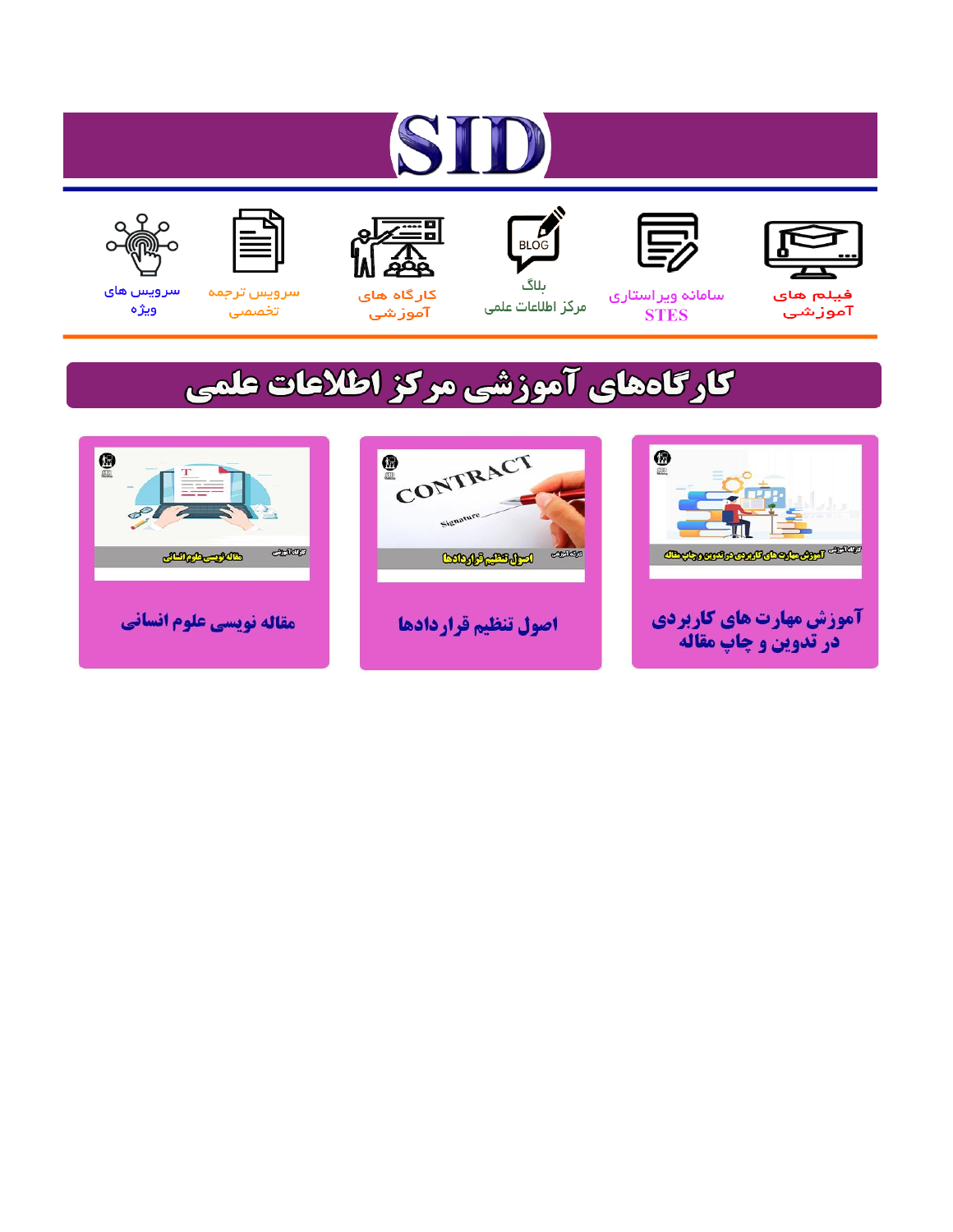#### **Electrocardiogram Interpretation** DOI: 10.22114/ajem.v0i0.41

### **A 58-Year-Old Woman with Weakness and Shortness of Breath**

Mehran Sotoodehnia<sup>1</sup>, Pooya Payandemehr<sup>1\*</sup>

1. Department of Emergency Medicine, Sina Hospital, Tehran University of Medical Sciences, Tehran, Iran.





The patient was a 58-year-old woman with a history of mitral valvuloplasty, presenting to the emergency department (ED) due to weakness and shortness of breath. Her vital signs were stable. The patient's electrocardiogram (ECG) is presented in figure 1. What is the correct interpretation of this ECG?

- a) Sinus dysrhythmia
- b) Paroxysmal atrial tachycardia with variable AV node block
- c) Atrial flutter with variable AV node block
- d) Sinoatrial block
- e) Atrial fibrillation with normal ventricular rate

The baseline rhythm of this ECG shows an irregularity at the first glance that is repeated without any specific pattern. After considering this irregular abnormal pattern, in the next step, the heartbeat in this ECG should be calculated, taking into account the irregular base rhythm, about six seconds of the ECG should be considered, and the number of complete QRS complexes should be counted in this period. The resulting number should be multiplied by ten in order to estimate the heart rate in a minute. In this patient, the heart rate was about 90 beats per minute. So far, we have an

irregular abnormal rhythm in the ECG. Differential diagnosis of this condition in the ECG varies based on the wide or narrow QRS complexes. A narrow QRS complex is a sign of the natural ventricular depolarization, and several rhythms with a natural rate (60-100 beats per minute) can have irregular QRS intervals. In the case of irregular abnormal rhythms, normal rates, and narrow QRS complexes, there are various differential diagnoses, some of which are mentioned in the multiple choice answer to this question. In the following, after mentioning the electrocardiographic characteristics of each of the rhythms mentioned in the question and their simultaneous assessment in this ECG, we will reach the correct answer.

#### **Sinus dysrhythmia**

In this rhythm, the P waves have similar shapes, but the P-P intervals vary, which leads to periodic changes in the heart cycle, and the baseline rhythm presents as group beats. In addition, there is a QRS complex after each P wave. In other words, if a longer ECG is taken, changes are seen as irregularities that are regularly repeated. Sinus dysrhythmia may be due to respiratory changes (inhalation decreases the interval between the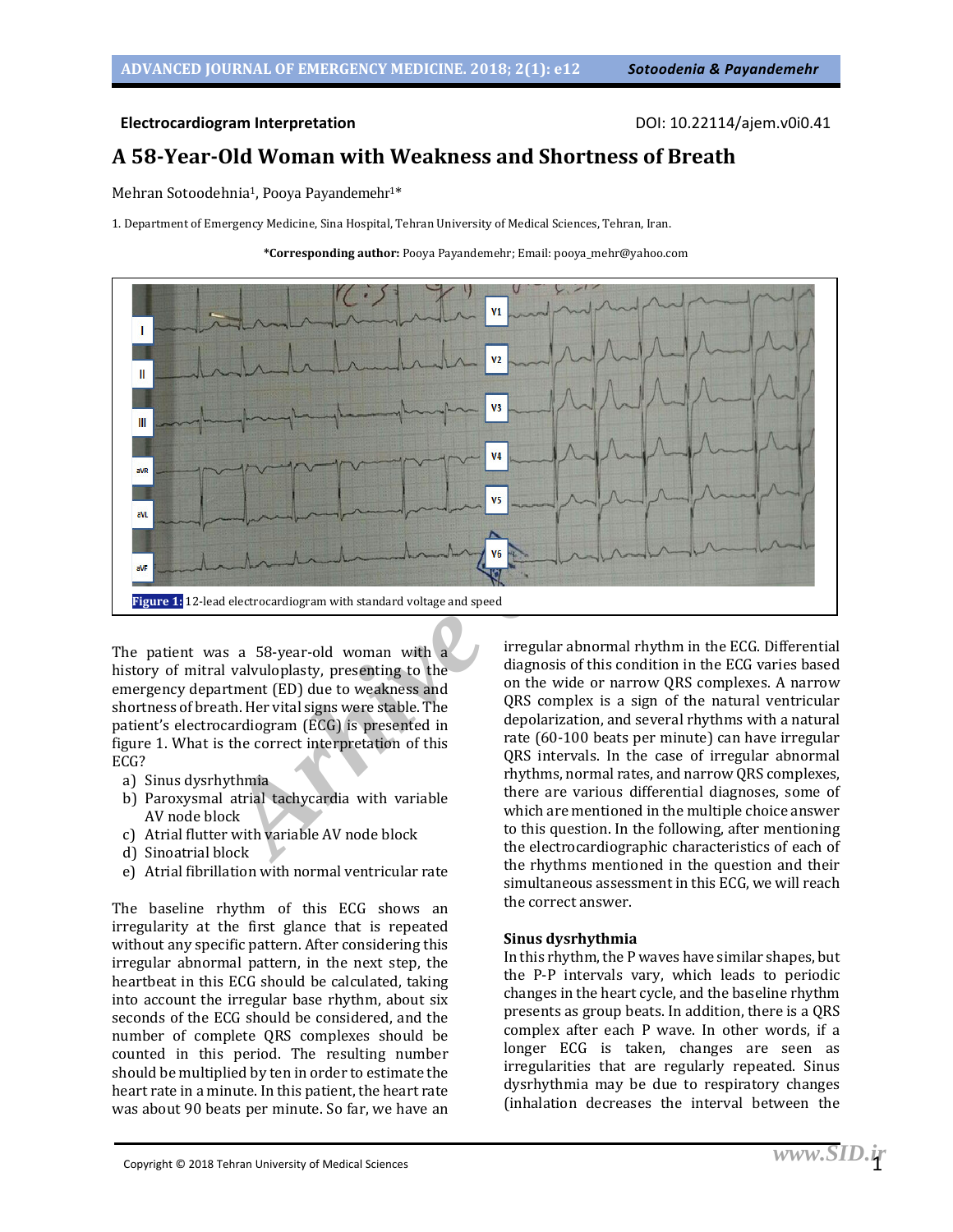



complexes and exhalation increases them [figure 2]) or independent of the respiration. The latter is often pathologic (although not significant) and often occurs in the elderly (1, 2). As shown in figure 3, there are no such features in the patient's ECG (the QRS complex intervals marked with two-way arrows vary, and P waves are present in the absence of the QRS complex in some places). This diagnosis is hence rejected and the choice a) is incorrect.

#### **Sinoatrial block**

This block, also called the sinoatrial node exit block, can be detected in a 12-lead ECG only in its seconddegree type. Its diagnostic key is a pause in the regular rhythm of the ECG due to the drop of a P-QRS-T complex. Unlike the sinus pause, in which a P-QRS-T complex is dropped (figure 4), in the second-degree block of SA nodes, the P-P interval during the pause is an (almost integral) multiple of the baseline sinus P-P interval (figure 5) (1, 3).



Because P waves are present in the absence of QRS complexes at intervals of pauses, this diagnosis does not apply to the ECG and the choice d) is also incorrect.

#### **Atrial paroxysmal tachycardia with AV node variable block**

Finis rhythm is known as "<br>
and intervals between QRS complexes<br>
is observed after the P waves with a rate<br>
in the interval between the<br>
interval between the three discussions parternal that the pulse rate is 150-250 beats This rhythm is known as "paroxysmal atrial tachycardia (PAT) with block", that is a classic rhythm for digoxin poisoning. The rate of atrial pulse rate is 150-250 beats per minute. The P waveform is different from the P wave generated by the sinus node and is often more prominent in V1. In the presence of a high-level and permanent block of AV nodes (e.g. 2:1, 3:1), QRS complexes are observed at normal speed and at regular intervals. If PAT is associated with a variable block in the AV node (for example, one QRS is directed for two atrial beats, and sometimes it is as 3:1), the rhythm will appear to be irregular (3, 4). In this ECG, the P waves are uniform with a rate of 300 beats per minute, which is clearly higher than paroxysmal atrial tachycardia, but due to the variable block in the AV node, the transfer of the beats to the ventricle occurs variably (as 3:1, 2:1 or 1:1). The patient also had no history of taking digoxin. As a result, this is not a proper diagnosis for this ECG either, so the choice b) is not correct too.

#### **Atrial flutter with AV node variable block**

It is seen as a regular atrial rhythm, but faster than paroxysmal atrial tachycardia (200-400 beats per minute). A high-level block of the AV node (e.g. 4:1) that occurs in cases of heart disease or medication consumption, results in a regular ventricular response with a normal heartbeat. The "saw-tooth" appearance in the lower leads or V1 is the key to the diagnosis of this rhythm. Sometimes, simultaneous use of cardiovascular medications such as betablockers reduces the atrial rate of the flutter waves, which distinguishes it from atrial tachycardia by a saw-tooth appearance in the atrial flutter (3, 4). As you can see in this ECG, the mentioned features are entirely true (figure 6) and the choice c) is correct answer of this question. The P waves associated with the atrial flutter are marked with a red arrow in some places. The yellow arrow refers to the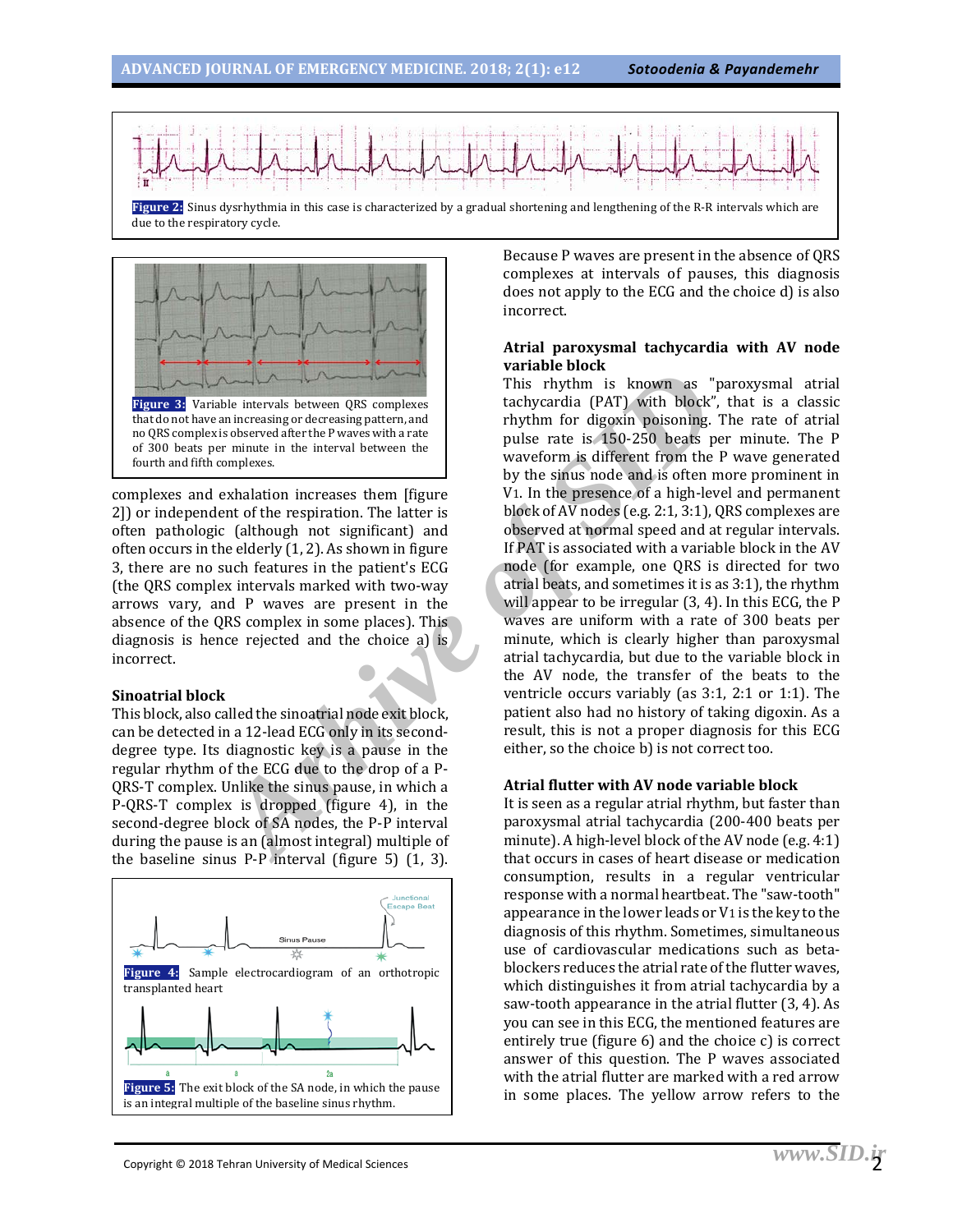

flutter waves that were created simultaneously with the QRS complex, and have altered the shape of these complexes.

#### **Atrial fibrillation with a normal ventricular response**

nuter waves are marked with a red arrow, with a rate of about 300 beats per minute. The flutter than others. These complexes are deformed in the case of simultaneous occurrence of fluores in the case of simultaneous occurr In atrial fibrillation, there is no clear P wave and there are only irregular fluctuations of the baseline. If transmission through the AV node is delayed due to age, disease or medication, atrial fibrillation may result in a normal ventricular response with irregular intervals (5, 6). Regarding the regularity and uniformity of the P waves in this ECG, this diagnosis is also rejected and choice e) is wrong. Other differential diagnoses in the presence of irregular abnormal rhythms with normal rates and narrow QRS complexes include:

- 1- Natural sinus rhythm with premature atrial or junctional contractions
- 2- Sinus pause or arrest
- 3- The second-degree AV node block
- 4- Wandering atrial pacemaker

#### **Normal sinus rhythm with premature atrial or junctional contractions**

There may be one or more premature contractions in a long ECG taken to see the rhythm. These premature contractions can originate from one or more centers in the heart that appear in a regular sinus rhythm as premature impulses (1, 7).

#### **Premature atrial contractions (PAC)**

It occurs in the P wave with a different shape that appears earlier than expected in the normal sinus rhythm. The form of the P wave, depending on the source of its initiation in the atrium, may be similar to or totally different from the P wave with a sinus

rhythm. The PAC resets the sinus node so that a longer R-R interval is created after the PAC (unless another PAC follows it). This phenomenon does not have much clinical significance and may not be known to the patient. In the PAC, the baseline between the QRS complexes is isoelectric, flat and non-oscillating. The P waves are observed better in lead II and V1 than in other leads (figure 7) (8, 9).



#### *Premature junctional contractions (PJC)*

It is less prevalent than PAC and does not have much clinical significance. The SA node reset after these beats may or may not occur. PJC is characterized by the appearance of complexes earlier than expected for the appearance of QRS, and there has been no atrial activity prior to these complexes or in case of retrograde conduction of impulse into the atria, the P wave may be seen before, during, or after the QRS complex. The baseline between the QRS complexes, like PACs, is isoelectric, flat and non-oscillating in the PJC, too (figure 8) (10, 11).

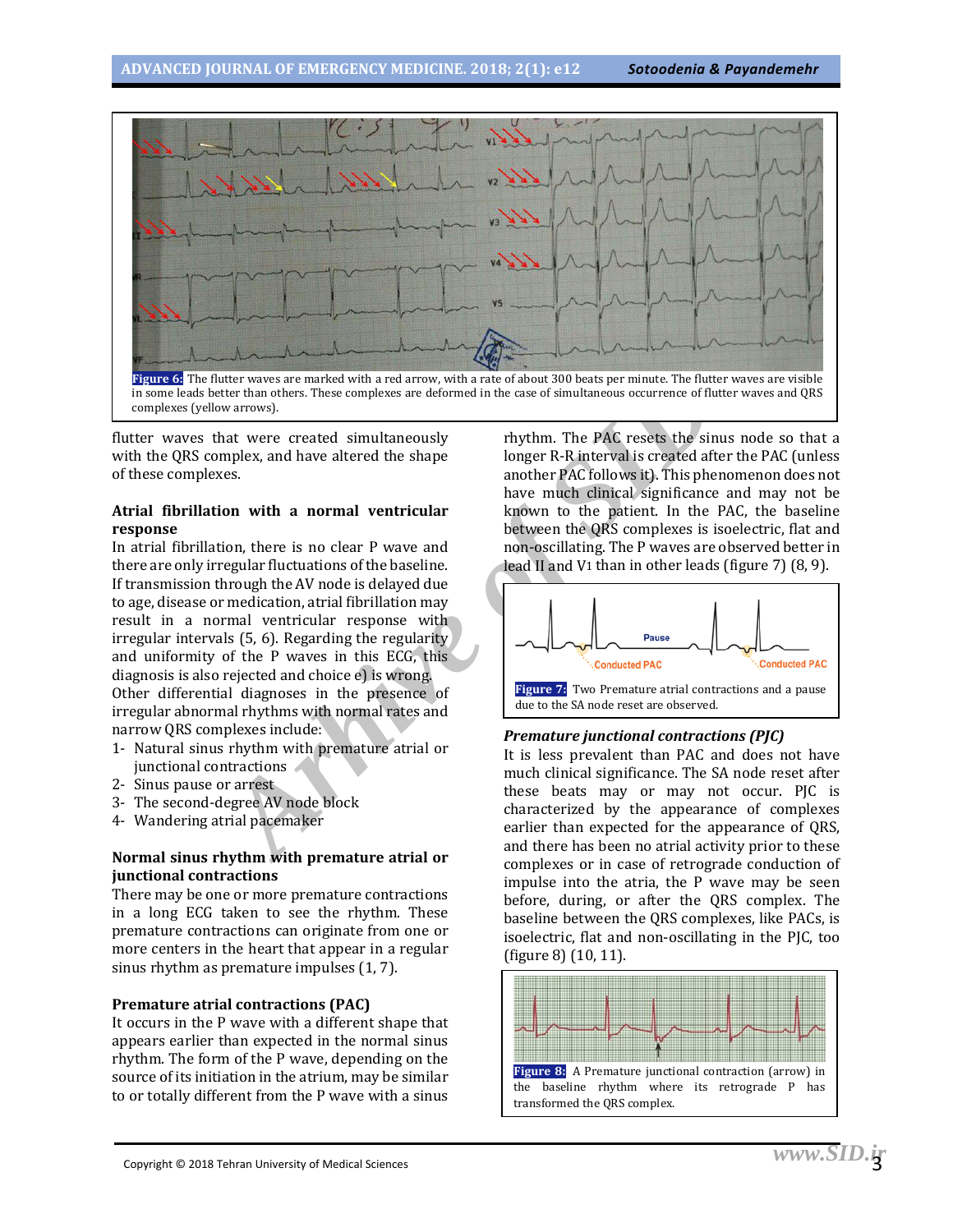#### **Second-degree atrioventricular block**

The first and third-degree blocks of AV node often have a regular rhythm, but the second-degree block is irregular due to the dropping (non-conduction) of at least one QRS-T complex (12, 13).

#### **Wandering atrial pacemaker**

In this disorder, there are three or more of the three P wave forms, each of which has its own QRS complex. The pathophysiology of this disorder

#### **REFERENCES**

1. Complete Cardiology in a Heartbeat: Healio Learn the Heart; 2017. Available from: https://www.healio.com/cardiology/learn-the-heart.

2. Sinoatrial block (SA block): ECG criteria, causes and clinical features 2017. Available from: https://ecgwaves.com/sinoatrial-block-sa-criteria-ecg-causes-management/.

3. Surawicz B, Knilans T. Chou's Electrocardiography in Clinical Practice E-Book: Adult and Pediatric: Elsevier Health Sciences; 2008.

4. Hayden GE, Brady WJ, Pollack M, Harrigan RA. Electrocardiographic manifestations: diagnosis of atrioventricular block in the emergency department. J Emerg Med. 2004;26(1):95-106.

5. January CT, Wann LS, Alpert JS, Calkins H, Cleveland JC, Cigarroa JE, et al. 2014 AHA/ACC/HRS guideline for the management of patients with atrial fibrillation. Circulation. 2014:CIR. 0000000000000041.

6. Chugh SS, Blackshear JL, Shen W-K, Hammill SC, Gersh BJ. Epidemiology and natural history of atrial fibrillation: clinical implications. J Am Coll Cardiol. 2001;37(2):371-8.

7. Houghton A, Gray D. Making sense of the ECG: a hands-on guide: CRC Press; 2014.

Example and controlling and clinical features 2017.<br> **Arkive Since State Science Are and clinical features 2017.**<br> **Archive SID** and clinical Plock-sa-criteria-ecg-causes-management/.<br>
Knilans T. Chou's Electrocardiography 8. Conen D, Adam M, Roche F, Barthelemy J-C, Dietrich DF, Imboden M, et al. Premature atrial contractions in the general population: frequency and risk factors. Circulation. 2012:CIRCULATIONAHA. 112.112300.

9. Wang X, Li Z, Mao J, He B. Electrophysiological features and catheter ablation of symptomatic frequent premature atrial contractions. Europace. 2016:euw152.

10. Li J-X, Chen Q, Hu J-X, Yu J-H, Li P, Hong K, et al. Double ventricular response in dual AV nodal pathways mimicking interpolated premature beat. Herz. 2017:1-5.

11. Mattu A, Brady WJ. ECGs for the emergency physician 2: John Wiley & Sons; 2011.

12. Ginter JF, Loftis P. Second Degree Atrioventricular Block. JAAPA. 2011;24(2).

13. Palmer B, Carroll K. Second-degree atrioventricular block. Medsurg Nurs. 2014;23(4):261-3.

14. Wrenn K. Wandering atrial pacemaker and multifocal atrial tachycardia. ECG in Emergency Medicine and Acute Care: Elsevier; 2005. p. 101-3.

explains it results from a change in the pacemaker in the atria or in a change in the conduction. This disorder is rarely of clinical significance (14).